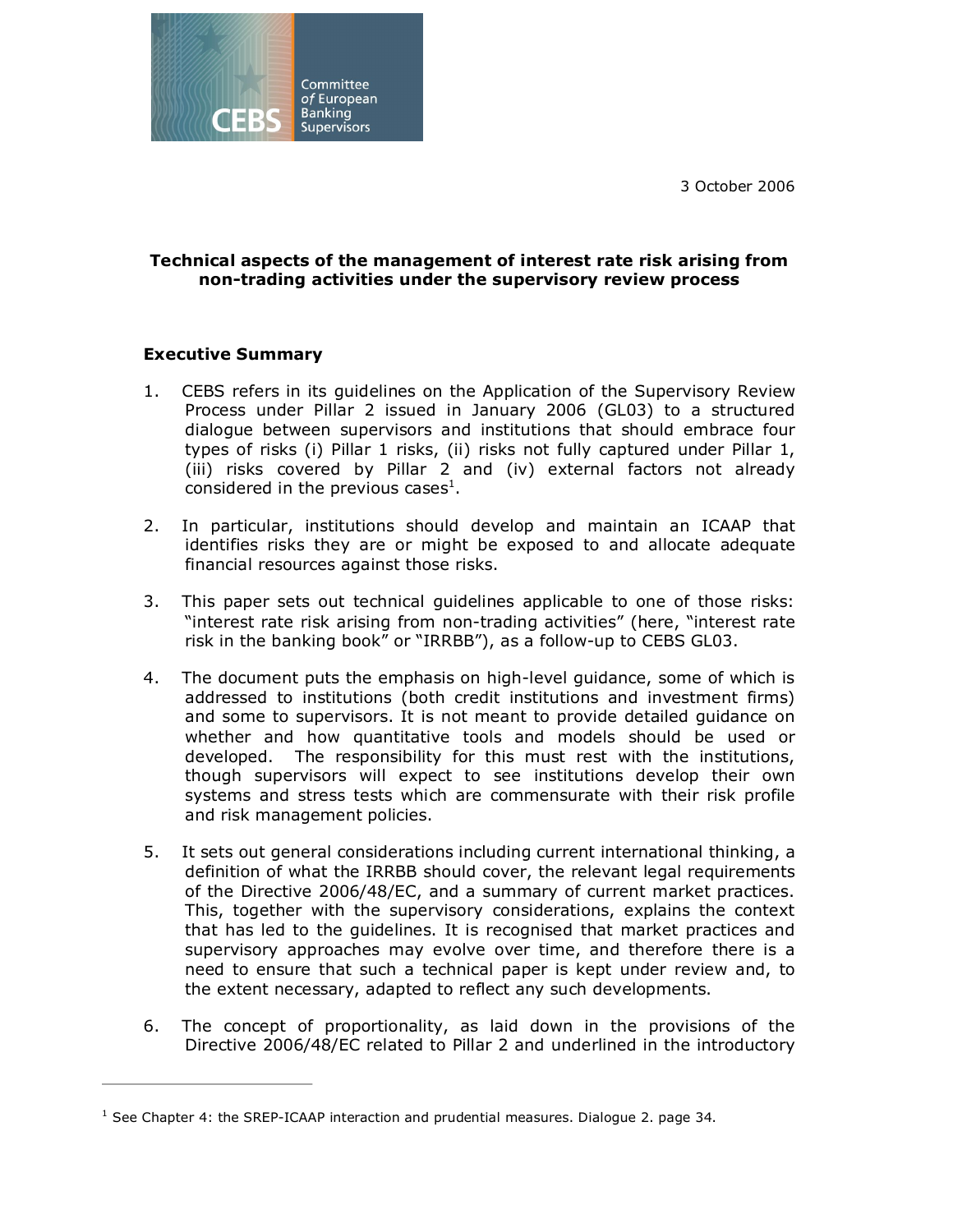statements of CEBS' guidelines on the application of the supervisory review process, applies also to IRRBB measurement and management, the complexity of which will be expected to be related to the size of the institutions as well as to the sophistication and diversification of their activities.

- 7. The paper then sets out:
	- a. guidance on what the supervisors should expect to see in the ICAAP<sup>2</sup>, under which it is the institution's own responsibility to manage adequately (i.e. identify, measure, monitor and control) these risks and allocate internal capital, where considered necessary, in support of the interest rate risk in a structured manner,
	- b. the corresponding guidance to supervisors in conducting the Supervisory Review and Evaluation Process (SREP) in relation to the ICAAP. Supervisors will require institutions to show that their internal capital, where considered necessary, is commensurate with the level of the interest rate risk in the banking book. In doing so, and in accordance with CEBS guidelines on the application of the supervisory review process under Pillar 2, the supervisory authorities will adapt their approach to ensure it is proportionate to the nature, scale and complexity of the activities of an institution. Similarly, the depth, frequency and intensity of the supervisory evaluation will be determined by the risks posed to the supervisor's statutory objective of ensuring the soundness of the banking sector.
- 8. In relation to non-trading activities, the Directive 2006/48/EC requires under Article 124(5) that measures shall be taken by supervisory authorities in cases where an institution's economic value declines by more than 20% of own funds as a result of a standard shock. As the Directive 2006/48/EC does not define what that 'standard shock' should be, CEBS proposes a common definition. This is intended to achieve a common standard which supervisors can apply consistently across the EU., thereby delivering a level playing field.
- 9. This would enable banking groups operating on a cross border basis to calculate the standard shock required by the Directive 2006/48/EC in a comparable way. If necessary, national supervisors can set a shock of a different magnitude than the one derived by the calculation method of IRRBB 5. In the context of the CEBS guidelines on supervisory cooperation for cross-border banking and investment firm groups (GL09), Coordination and dialogue under the aegis of the consolidating supervisor through operational networking will be crucial to ensure that commonality over time.
- 10. CEBS nevertheless acknowledges the 'broad brush' nature of a standard shock and recognises that , as part of their dialogue with individual institutions, supervisors may require their institutions to apply routinely

<sup>&</sup>lt;sup>2</sup> ICAAP stands for Internal Capital Adequacy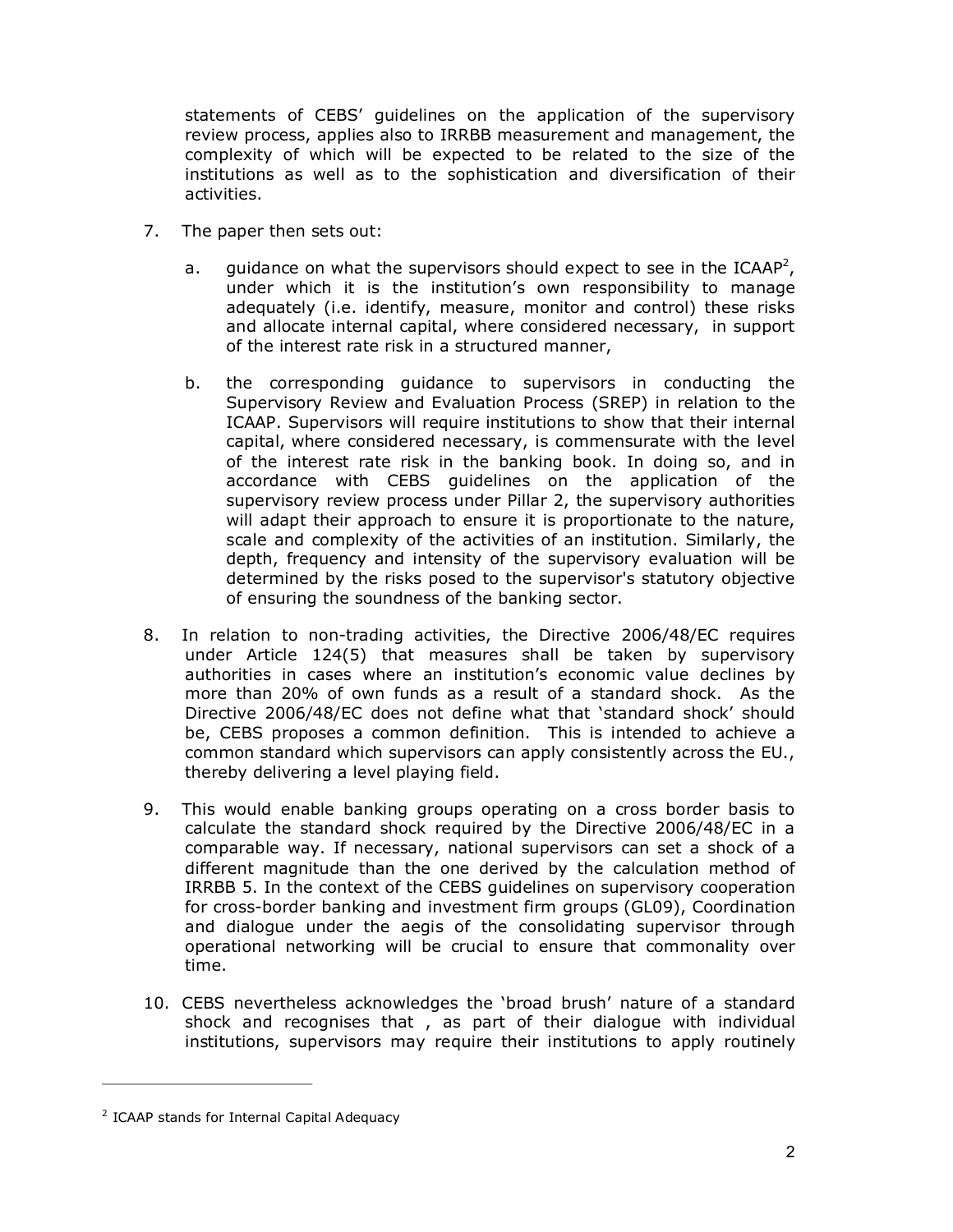shocks of a different order of magnitude, both in amount and time, reflecting the nature, size and complexity of those institutions.

- 11. The draft guidelines went through a three-month public consultation as the first part of the  $11^{\text{th}}$  Consultation paper of CEBS (CP11).
- 12. Overall, although respondents welcomed the CEBS efforts to provide guidelines in these aspects, they raised concerns on the level of details and prescriptiveness of the guidelines. CEBS has addressed these comments by clarifying the proposed guidelines and readjusting the level of prescriptiveness.
- 13. Attached to this paper is a feedback table which contains a summary of the key points arising from the consultation and the responses made to address them. It includes an annex reflecting CEBS' views on the detailed comments received.

# **Table of contents**

Appendix I: Basel Committee on Banking Supervision- Supporting Document -Principles for the Management and Supervision of Interest Rate Risk, July 2004.

**Appendix II** : Basel Committee on Banking Supervision- Principles for the Management and Supervision of Interest Rate Risk, Annex 4 - An example of a standardized framework July 2004.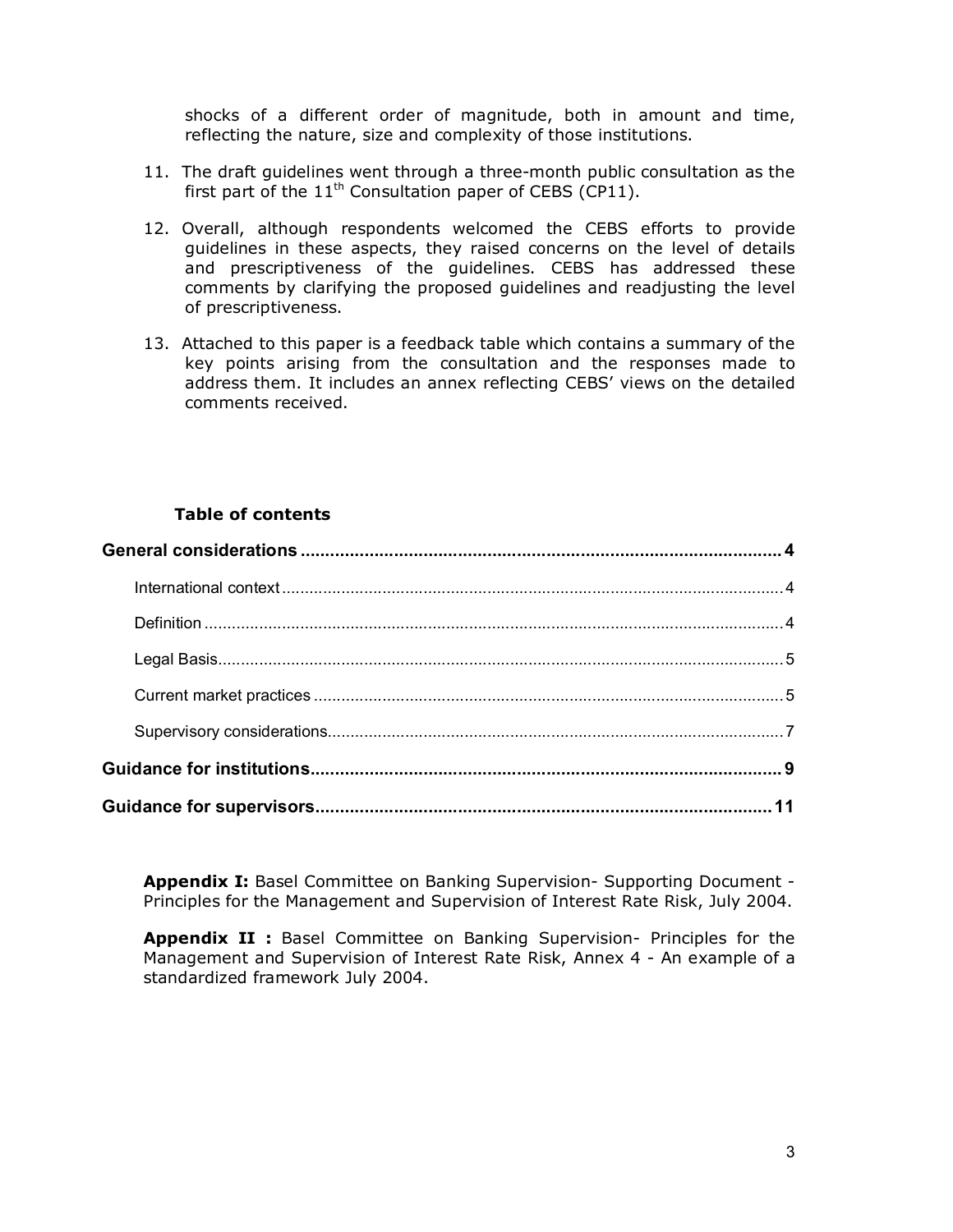# <span id="page-3-0"></span>GENERAL CONSIDERATIONS

- 1. The measurement of interest rate risk in the banking book in a non-markto-market world poses a number of major practical difficulties. Most of these difficulties are dealt with by institutions making certain assumptions which may differ between institutions and which may be modified over time even within one institution. Hence interest rate risk in the banking book is part of Pillar 2 where a tailored approach is possible.
- 2. Some issues, such as the consequences of IFRS for the reporting and management of interest rate risk, have not been captured in the present document but may be the subject of further work by CEBS in due course.
- 3. Under the IFRS framework, the fair value option in IAS 39 will allow institutions to fair-value banking book items. Although the effect of the change is still not clear, it is likely that institutions will increase the use of fair value – rather than historical cost – for the measurement of a number of financial assets (including derivatives) held in the banking book, and eventually some of their liabilities. IFRS additionally asks institutions to perform and disclose a sensitivity analysis for each of the market risks to which they are exposed, including the interest rate risk on financial instruments. The disclosure could take a number of forms such as a maturity-repricing schedule. Financial risk management policies and objectives must also be disclosed. There will clearly be some differences with the regulatory framework for interest rate risk in the banking book, because the objectives of prudential regulation and IFRS, and some of the definitions used, will not be the same in all cases.

# <span id="page-3-1"></span>**International context**

4. Interest rate risk in the banking book forms part of the Basel Committee on Banking Supervision's revised framework on "International Convergence of Capital Measurement and Capital Standards (June 2004) ('the Basel text'). In particular Section III, paragraphs 761-764, which were complemented by a Supporting Document to the Capital Adequacy Framework, deal with interest rate risk (in both the banking and the trading book) ("Principles for the Management and Supervision of Interest Rate Risk", July 2004). These documents have been used as a sound basis for this paper. Guidance on qualitative aspects of the management and measurement of risks has been set out in the CEBS guidelines on the application of the supervisory review process under Pillar 2, (Chapter 2.1. Guidelines on Internal Governance). These guidelines apply naturally to the IRRBB risk. Overall, it has been ensured that this paper is consistent with current international thinking.

# <span id="page-3-2"></span>**Definition**

5. For the purpose of this paper, interest rate risk is taken to be the current or prospective risk to both the earnings and capital of institutions arising from adverse movements in interest rates. In the context of Pillar 2, this is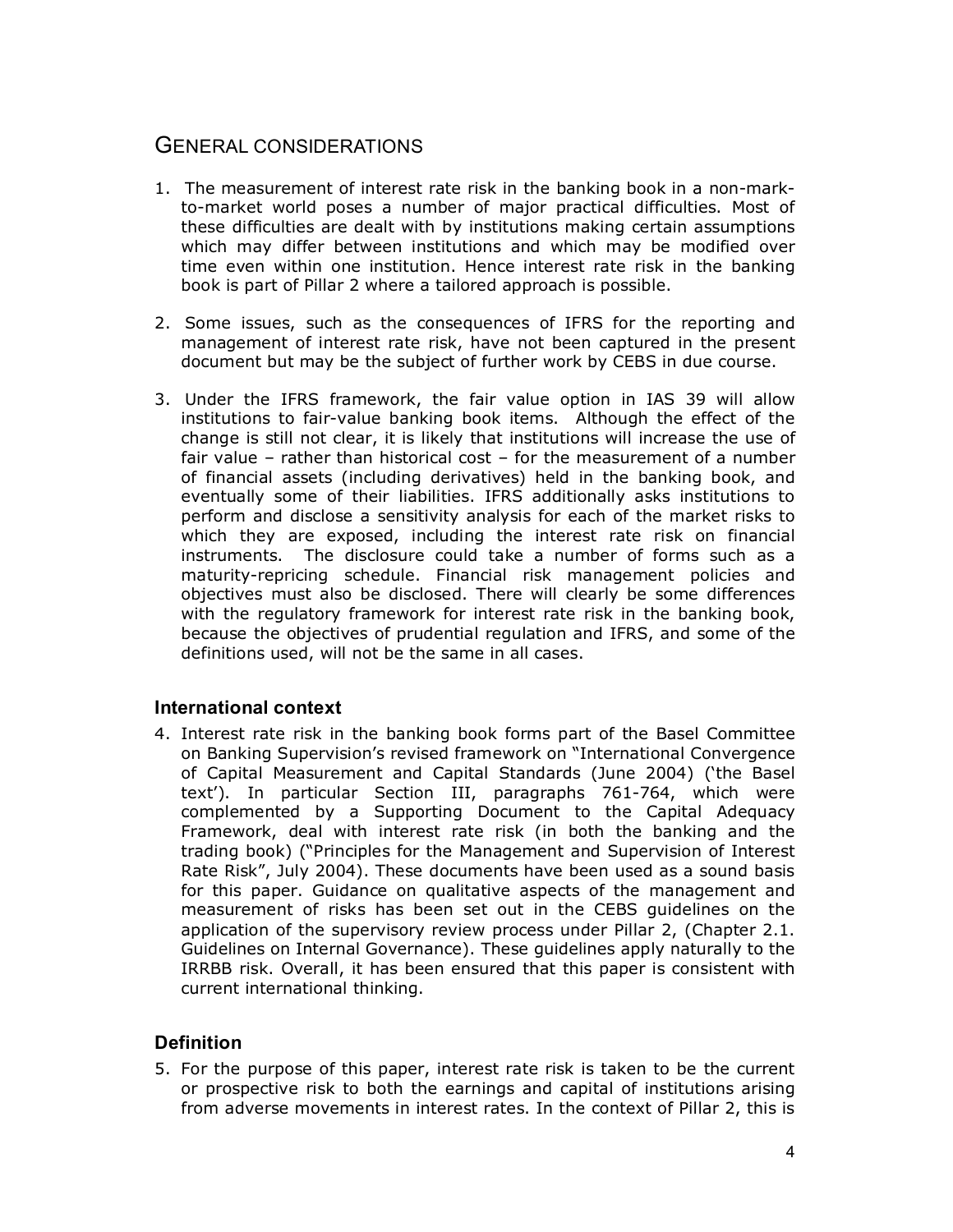in respect of the banking book only, given that interest rate risk in the trading book is already covered under the Pillar 1 market risk regulations.

6. Consideration of interest rate risk from the perspectives of both shortterm earnings and economic value is important. Volatility of earnings is an important focal point for interest rate analysis because significantly reduced earnings can pose a threat to capital adequacy. However, measurement of the impact on economic value (the present value of the bank's expected net cash flows) provides a more comprehensive view of the potential long-term effects on an institution's overall exposures. Therefore, the supervisory focus will primarily be on measuring interest rate risk in relation to economic value. However, and subject to proportionality considerations, institutions are also expected to consider interest rate risk in relation to earnings as a supplementary measure.

# <span id="page-4-0"></span>**Legal Basis**

- 7. In the Directive 2006/48/EC, interest rate risk in the non-trading book is treated under the ICAAP/SREP framework. Similar to other Pillar 2 risks, the Directive 2006/48/EC requires that:
	- · an institution shall implement systems to evaluate and manage the risk arising from potential changes in interest rates as they affect a credit institution's non-trading activities (Annex V. para. 10)<sup>3</sup>,
	- · credit institution shall have in place sound, effective and complete strategies and processes to assess and maintain on an on-going basis the amounts, types and distribution of internal capital that they consider adequate to cover the nature and level of the risks to which they are or might be exposed (Article 123), and
	- · competent authorities have to review risk management processes and capital adequacy (Article 124).
- 8. In contrast to other Pillar 2 risks however, Article 124(5) places on the supervisor the specific obligation to take action in cases where the economic value of an institution declines by more than 20% of own funds as a result of applying a supervisory standard shock to its interest rate risk in the non-trading book.

# <span id="page-4-1"></span>**Current market practices**

# **(i) Identification of IRRBB**

9. There are numerous ways that financial institutions currently identify and measure IRRBB. Their methods reflect the specific form of the risk in

 $3$  Article 22 deals with governance arrangements. Annex V sets out technical criteria on organisation and treatment of risks under the heading "Interest rate risk arising from non-trading activities".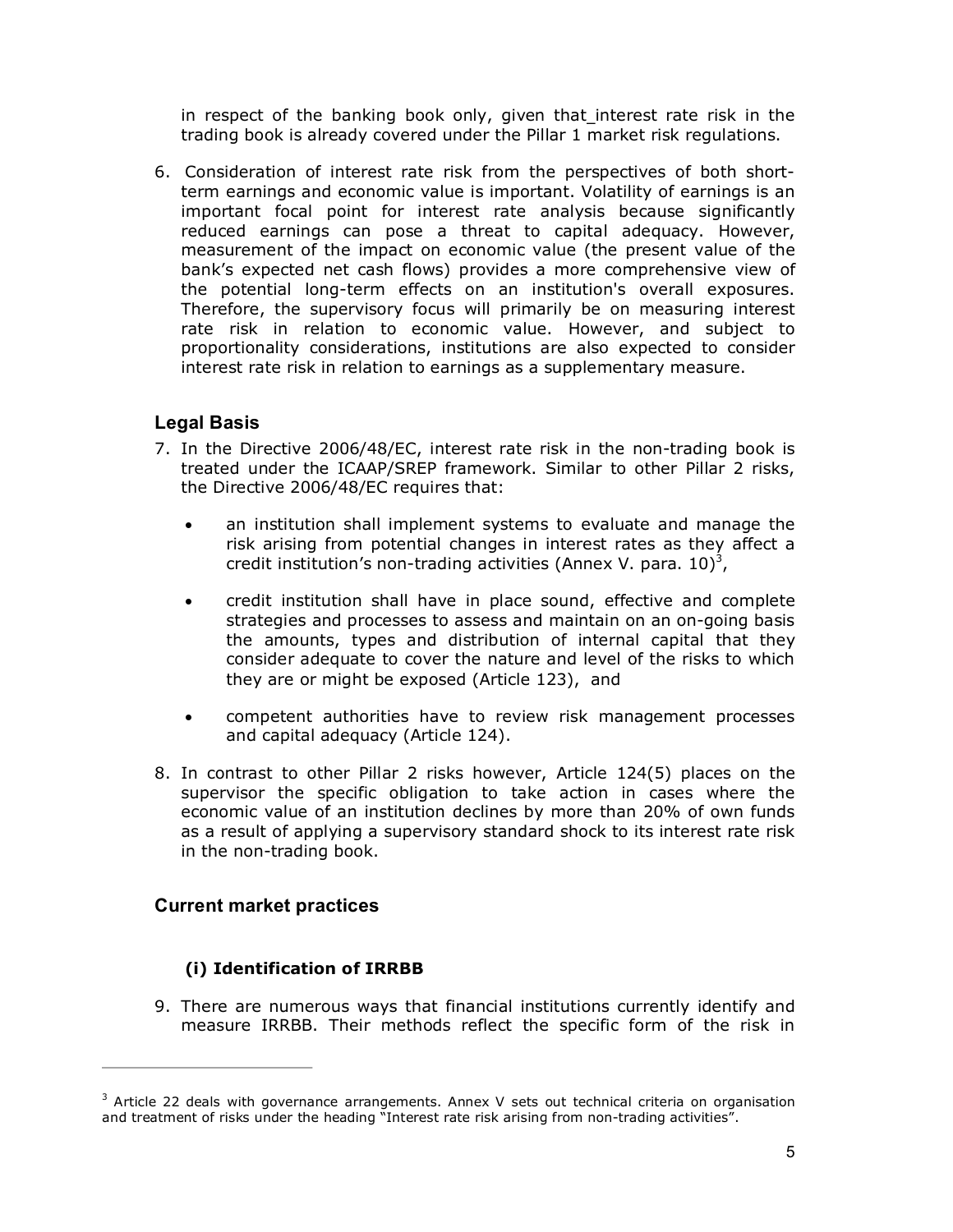question and the nature, scale and complexity of their activities. IRRBB encompasses:

- a. risks related to the timing mismatch in the maturity and repricing of assets and liabilities and off balance sheet short and long term positions (repricing risk),
- b. risk arising from changes in the slope and the shape of the yield curve (yield curve risk),
- c. risks arising from hedging exposure to one interest rate with exposure to a rate which reprices under slightly different conditions (basis risk),and
- d. risks arising from options, including embedded options, e.g consumers redeeming fixed rate products when market rates change (i.e. option risk)

# **(ii) Monitoring and management of IRRBB**

- 10.A wide range of tools may be used by institutions to measure and monitor IRRBB. The choice of monitoring system and management technique used is determined by the banks' management to be most appropriate depending on the nature, scale and complexity of their business. Institutions are usually using:
	- a. systems which track the progress of transactions, based on which institutions estimate the pipeline risks <sup>4</sup>,
	- b. gap analysis showing the assets and liabilities at the different repricing dates, and the sensitivity of the present value of these buckets to different scenarios in interest rates, and
	- c. simulation techniques using scenarios that calculate the impact of changes in market conditions, e.g. the different repricing instruments, simulation of interest rate paths, customer behaviours etc.
- 11.Furthermore, stress testing can also performed, in order to measure financial institutions' vulnerability under stressed market conditions like abrupt changes in the level and slope of the term structure of interest rates, changes in the relationships among key market rates, etc. $5$
- 12.When using gap analysis and/or simulation techniques, institutions measure the IRRBB under different shifts of the term structure of interest rate (parallel shifts and yield curve twists).

 $4$  A pipeline risk would occur for instance when a tranche of fixed-rate mortgages still to be sold where the corresponding interest swap has already been executed

 ${}^{5}$ Further guidance on this issue is provided in the CEBS Consultation paper on stress testing (CP12). www.c-ebs.org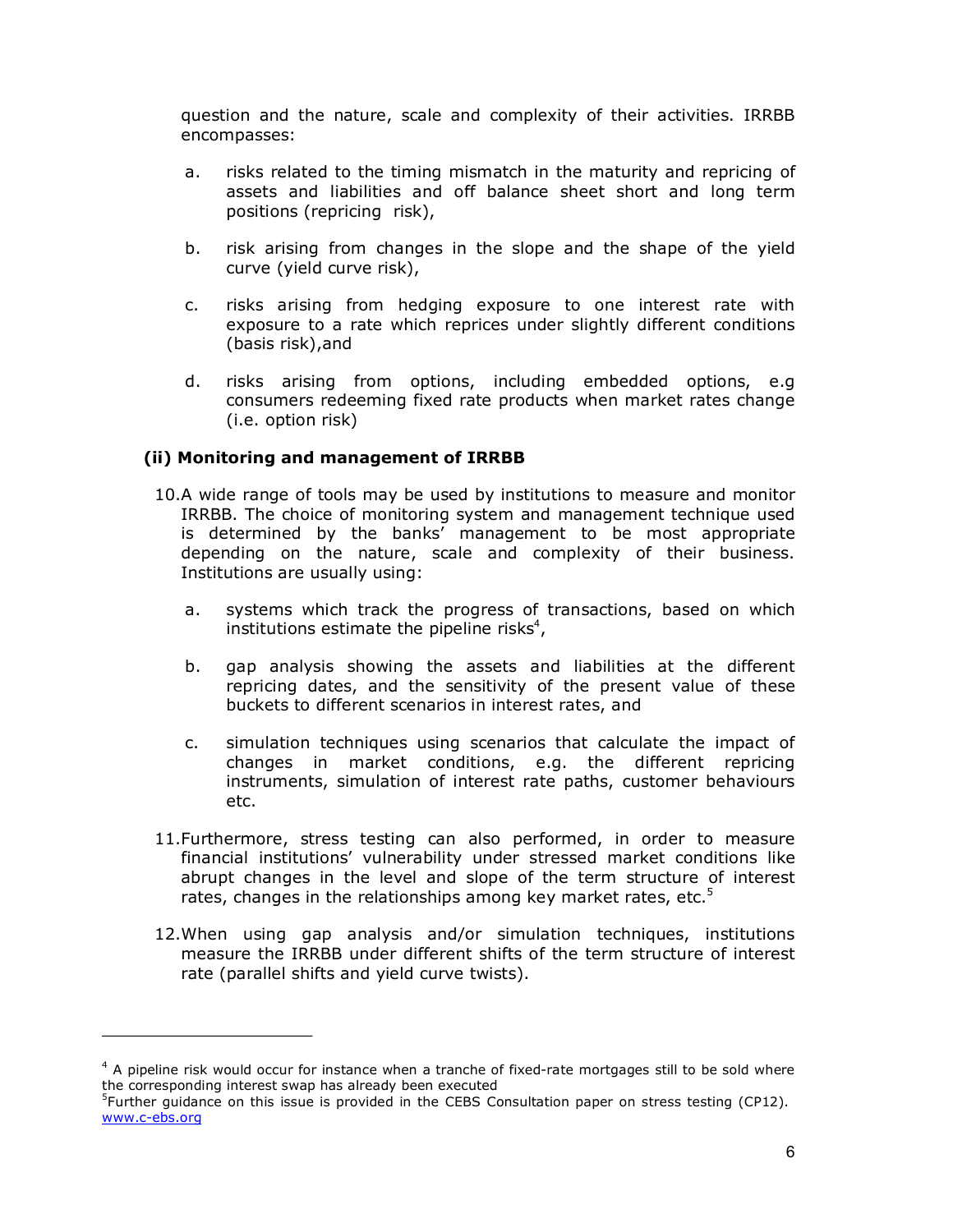- 13.Based on these various tools, institutions use different types of hedges to mitigate the risks, or use limits – usually on earnings and/or economic value. Some institutions set aside capital buffers.
- 14.The management body sets out the IRRBB policy. Although the specific organisation established to put into effect the IRRBB policy may vary, in large or more complex institutions, measuring, monitoring and controlling IRRBB is usually vested in a "Asset and Liability Management" (ALM) function. It is usually assigned to an independent risk control unit. Some institutions also have a committee with powers delegated by the board, usually called "Asset and Liability Committee (ALCO)", responsible for major interest rate risk hedging and new asset and liability decisions.
- 15.Supervisors recognise that there are various levels of centralisation of ALM within institutions, e.g. in cross border groups some may have a centralised management and assessment function for IRRBB while others do not.

# **(iii) Variables monitored in the IRRBB process**

- 16.Institutions usually consider two different, but complementary, perspectives in their process of assessing IRRBB.
- 17.The earnings perspective focuses on the sensitivity of earnings in the short-term to interest rate movements. Institutions usually adopt this perspective due to two main reasons: (i) this is the variable through which an interest rate change has an immediate impact on reported earnings; and (ii) the assessment of interest rate risk from an economic value perspective is difficult because it is mainly based on assumptions about the behaviour of long-term instruments, such as stable demand deposits or other noninterest bearing balance sheet items and those with embedded options.
- 18.The economic value perspective focuses on the sensitivity of the economic values of the banking book items to interest rate changes. Some institutions may use this approach as the shorter term earnings perspective will not completely capture the impact of interest rate movement on the market value of long term positions.

# <span id="page-6-0"></span>**Supervisory considerations**

19.A number of considerations arise from the above

- risk assessment should be done within the scope of the SRP process, be it at a consolidated, sub-consolidated or solo level. When it comes to cross-border groups, the cooperation between home and host supervisors will take into consideration the level and the manner in which the IRR management is performed by the institutions.
- · As it has not been standard practice to require additional own funds (regulatory capital) for interest rate risk in the banking book,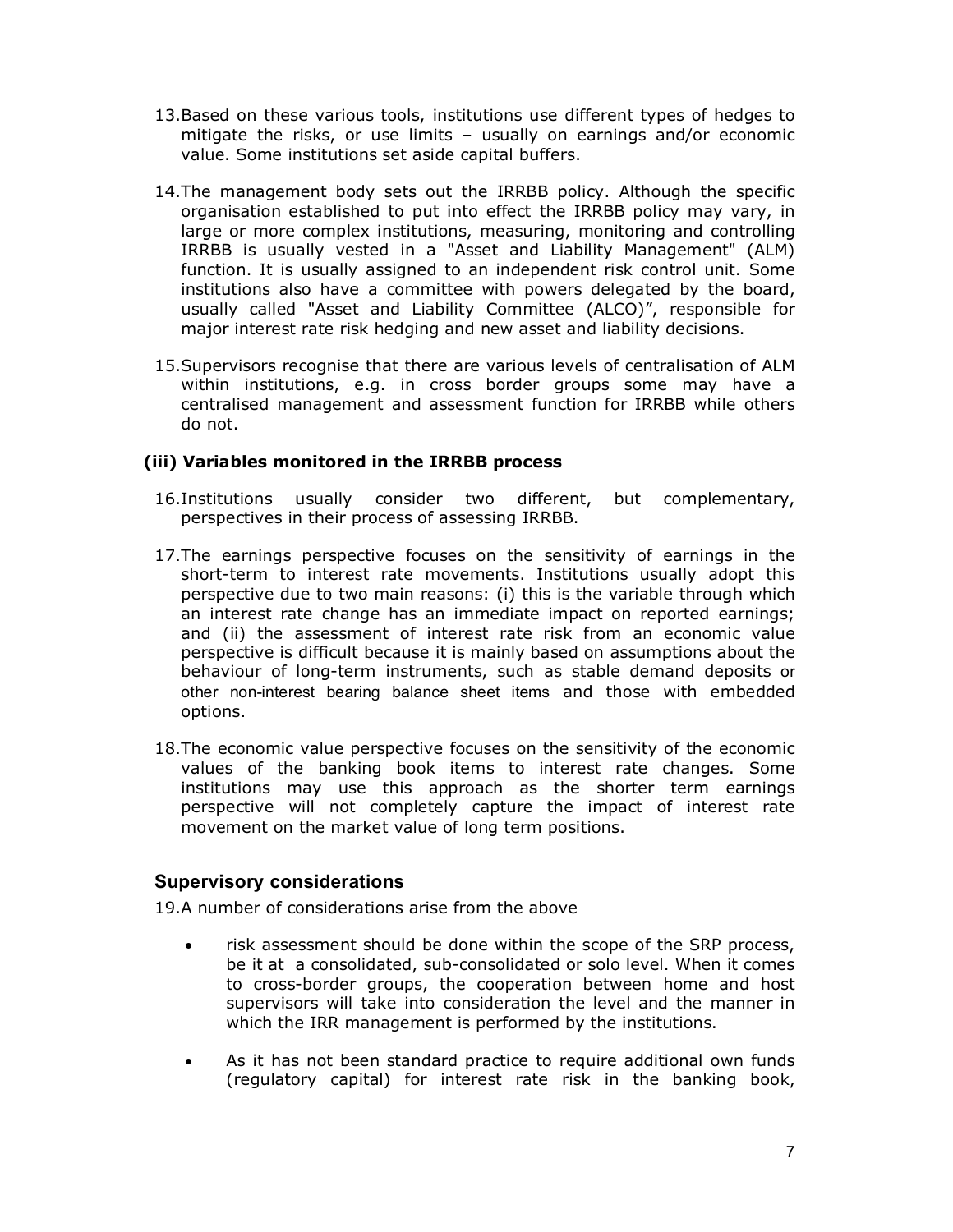supervisors will need to develop their approaches to the use of this prudential measure, where considered necessary,

- · incentives must be in place, as appropriate, for the development and application of advanced models and techniques,
- · the level playing field should be disturbed as little as possible in terms of maintaining a consistent and fair approach,
- the administrative burden should not be excessive,
- · the supervisory policy on interest rate risk and any information obtained under that policy should be complementary to aggregate financial stability analyses across institutions, and
- because the non-trading books of investment firms are usually (relatively) small, IRRBB guidelines are primarily relevant for the credit institutions. Consideration should be given to the absolute or relative size of the non-trading activities, in a way comparable to the Pillar 1 market risk regulation for interest rate risk in the trading book, with a view to implement these guidelines in a proportionate manner.
- 20.The concept of proportionality, as laid down in the provisions of the Directive 2006/48/EC related to Pillar 2 and underlined in the introductory statements of CEBS' guidelines on the application of the supervisory review process, applies also to IRRBB measurement and management, the complexity of which will be expected to be related to the size of the institutions as well as to the sophistication and diversification of their activities.
- 21.There are arguments both for and against standardised reporting of interest rate risk in the banking book, as well as for and against the possible middle ground of standardised reporting applied to less complex institutions and non-standardised reporting applied to complex institutions. This paper expresses no preferences in this respect.
- 22.Nonetheless, and in the context of Articles 123 and 124(5), institutions should at least be able to compute and report the effects of the standard shock described in IRRBB 2 and 5 on economic value as well as the amount of internal capital set aside, where considered necessary, for interest rate risk in the banking book. As noted in paragraph 6, and subject to proportionality considerations, institutions are also expected to consider interest rate risk against earnings, and should therefore consider the effect of instantaneous or gradual interest rate changes on short-term earnings. The results of such analysis may be requested, as additional information, by national supervisors.
- 23.Whichever approach to reporting is employed, supervisors should collect sufficient information about internal methodologies and underlying assumptions of institutions (e.g. yield curves used, internal measurement of positions without contractual maturity, treatment of optionality etc) for them to evaluate the reported information and to make their own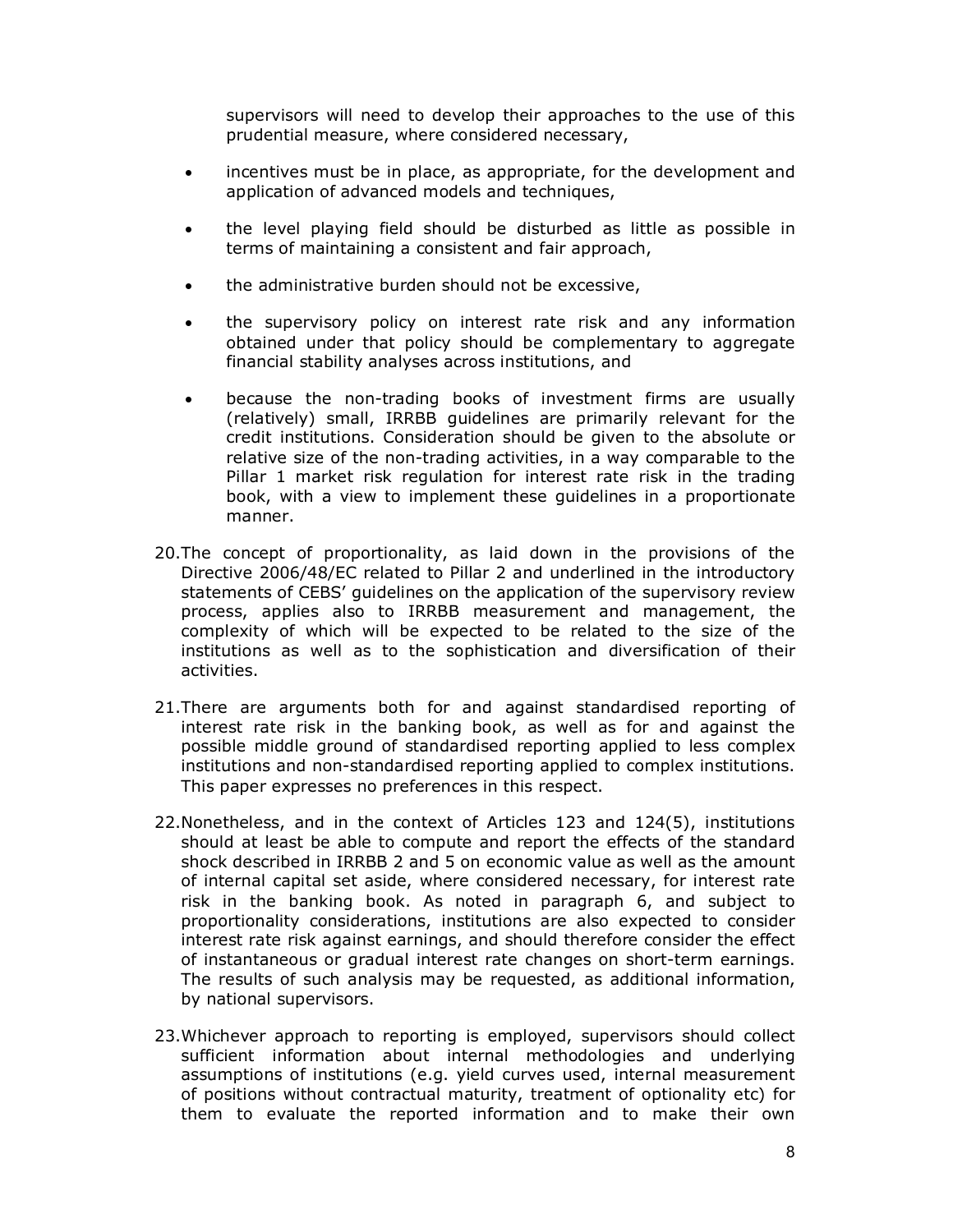assessment of the adequacy of the results of interest rate risk measurement.

24.As it is currently the case, off-site supervision can take place on the basis of institutions' internal reports and/or following some standardised, supervisory format. Supervisors can also undertake on-site inspections.

<span id="page-8-0"></span>GUIDANCE FOR INSTITUTIONS

## *IRRBB1*

**Institutions should be able to demonstrate that their internal capital is commensurate with the level of the interest rate risk in their banking book. In that respect, institutions should be able to calculate the**:

- · **potential changes in their economic value resulting from changes in the levels of interest rates**. It is the responsibility of the institutions to develop and use their own methodologies in accordance with their risk profile and risk management policies. Supervisors may however reserve the right to require institutions to apply an additional standardised methodology, when for example the institution's internal methodology is inadequate or does not exist. An example of such a methodology is provided by the standardised framework of Annex 4 of the supporting Basel document "Principles for the management and supervision of interest rate risk"- See Annex II, and
- · **the overall interest rate risk in the banking book**  at various levels of consolidation, sub-consolidation and solo entity if required to do so by supervisors.

## *IRRBB 2*

**Institutions must be able to compute and report to their supervisory authority the change in their economic value as a result of applying a standard shock prescribed by the authority in the context of Article 124(5) (see IRRBB 5 below)**.

If as a result of this standard shock an institution's economic value were to decline by more than 20% of own funds it should be prepared to discuss with the supervisory authority measures which might need to be taken to mitigate such a potential decline.

### *IRRBB 3*

**Besides the standard shock, institutions should be able to measure their exposure, if material, and sensitivity to changes in the shape of the yield curve, changes between different market rates (i.e. basis risk) and changes to assumptions, for example those about customer behaviour**.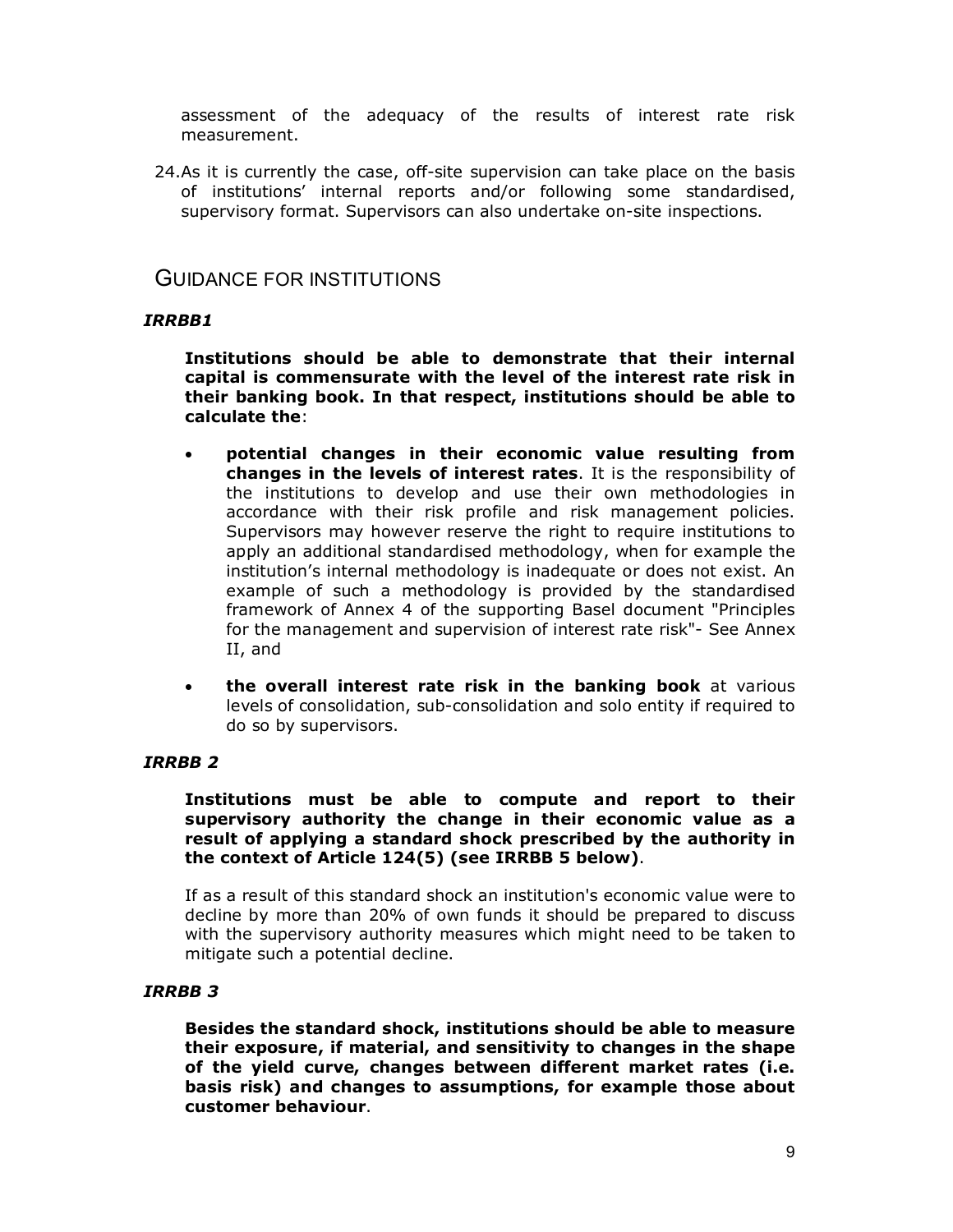Institutions should also consider whether a purely static analysis of the impact on their current portfolio of a given shock or shocks should be supplemented by a more dynamic simulation approach. Larger and/or more complex institutions should also take into account scenarios where different interest rate paths are computed and where some of the assumptions (e.g. about behaviour, contribution to risk and balance sheet size and composition) are themselves functions of interest rate levels.

# *IRRBB 4*

### **Institutions should have a well reasoned, robust and documented policy to address all issues that are important to their individual circumstances.**

Without prejudice to the principle of proportionality, examples of such issues include :

- The internal definition and boundary between "banking book" / "trading activities".
- ß The definition of economic value and its consistency with the method used to value assets and liabilities (for example based on the discounted value of future cash flows, on the discounted value of future earnings).
- The size and the form of the different shocks to be used for internal calculations.
- ß The use of a dynamic and / or static approach in the application of interest rate shocks.
- The treatment of commonly called "pipeline transactions" (including any related hedging).
- **The aggregation of multicurrency interest rate exposures.**
- The treatment of basis risk resulting from different interest rate indexes
- The inclusion (or not) of non-interest bearing assets and liabilities of the banking book (including capital and reserves)
- The treatment of current and savings accounts (i.e. the maturity attached to exposures without a contractual maturity).
- The appropriate consideration of embedded options in assets or liabilities.
- The extent to which sensitivities to small shocks can be scaled up linearly without material loss of accuracy (i.e. covering both convexity generally and the non-linearity of pay-off associated with explicit option products).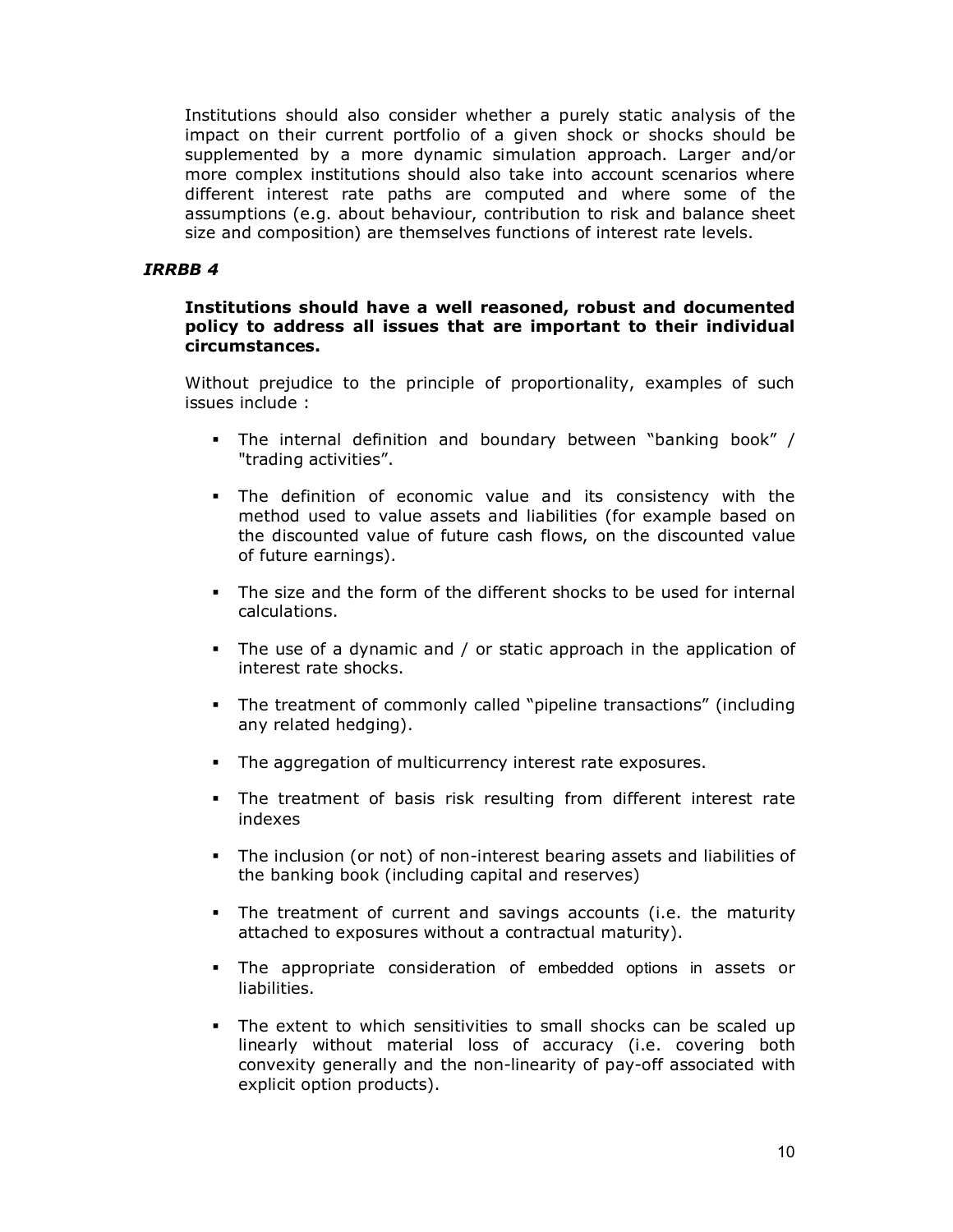- ß The degree of granularity employed (e.g. offsets within a time bucket)
- ß Whether all future cash flows or only principal balances are included.

# <span id="page-10-0"></span>GUIDANCE FOR SUPERVISORS

### *IRRBB 5*

**Supervisory authorities will set a comparable standard shock as referred to in Article 124(5) of the Directive 2006/48/EC and applicable to the nontrading book of all their relevant institutions. Supervisors may decide to set different standard shocks for different currencies. The following guidelines will be put in place:**

- · A standard shock could, for example, be set so that it will be broadly equivalent to the 1st and 99th percentile of observed interest rate changes (five years of observed one day movements scaled up to a 240 day year), This would currently equate approximately to a parallel 200 basis points shock for major currencies - as suggested by the Basel Committee (See Annex II below).
- · National supervisors will be expected to use this as their starting point when considering at what level to set the shock, but they will also need to take into account factors such as the general level of interest rates, the shape of the yield curve and any relevant national characteristics in their financial systems
- · National supervisors will periodically review the size of the shocks in the light of changing circumstances, in particular the general level of interest rates (for instance periods of very low interest rates) and their volatility. Institutions' internal systems should therefore be flexible enough to compute their sensitivity to any standardised shock that is prescribed. Supervisors will not, however, make frequent or minor amendments for the purpose of spurious statistical accuracy.
- · National competent authorities commit to discuss periodically the relevance of the 200 basis points as a starting point when considering at what level to set the shock and keep it under review in light of implementation.
- If the required shock (e.g. a 200 basis point shock) would imply negative interest rates or if such a shock would otherwise be considered inappropriate, the national supervisor will adjust the requirements accordingly, and
- · Where an institution is a subsidiary of an institution which is authorised in another EU member state, the respective supervisors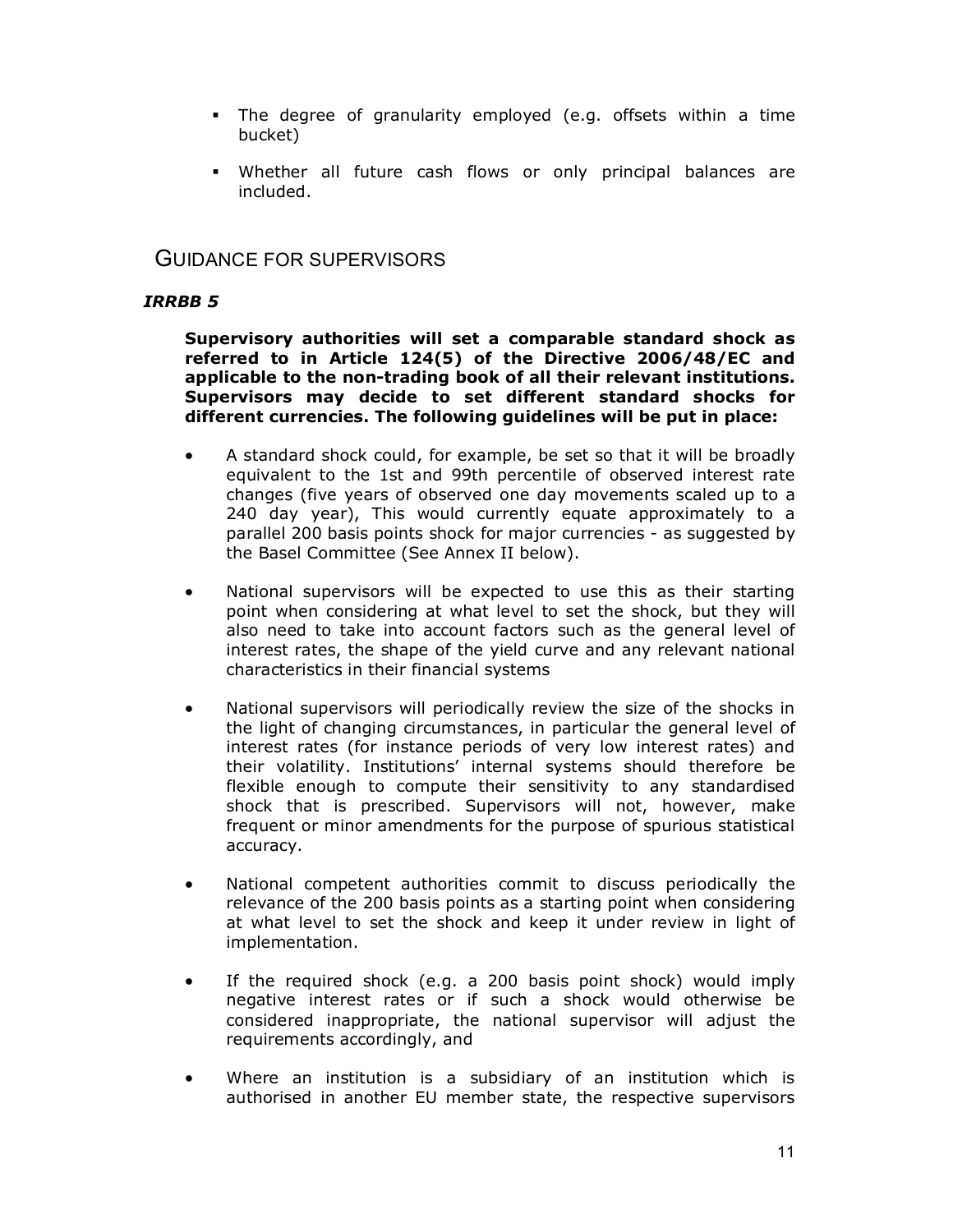will, in accordance with the CEBS guidelines on supervisory cooperation for cross-border banking and investment firm groups, seek to coordinate their approaches on the standard shocks to be applied.

## *IRRBB 6*

**The supervisory review should encompass both the qualitative and organisational aspects of interest rate risk management, an evaluation of the institution's quantification of interest rate risk and an assessment of the adequacy of the relationship between interest rate risk and internal capital**.

This approach will be tailored to an institution's specific risk profile, drawing on the Basel Supporting Document "Principles for the Management and Supervision of Interest Rate Risk"-See Annex I below-.

### *IRRBB 7*

### **The scope of application of the supervisors' assessment of interest rate risk is that used for the Supervisory Review Process(SRP) <sup>6</sup>.**

Where necessary for the fulfilment of their statutory objectives, for instance where there are obstacles to cash movements among subsidiaries or separate management processes among subsidiaries, supervisors will have the discretion to apply assessments at the level of individual entities.

#### *IRRBB 8*

## **Supervisors should understand the institutions' internal method for calculating the IRR in the banking book, including underlying assumptions (e.g. yield curves used, treatment of optionality)**.

This will include allowing for supervisors to have an in-depth analysis and assessments of institutions' internal methods (including institutions' assumptions underlying the issues raised in IRRBB 4 above). This could form the basis for peer group analysis and/or (model) benchmarking, and offer the supervisor a handle for discussions with the institution. Institutions may be requested to calculate the effects of specific, ad hoc interest rate scenarios.

#### *IRRBB 9*

**Prompt prudential measures, including both qualitative and quantitative elements tailored to an institution's specific circumstances, may be required from either the overall supervisory assessment or, as stated in Article 124(5), in response to an institution reporting that its economic value may decline by** 

 $6$  The Scope of application of the SRP is set out on page 9 of the CEBS guidelines on the Application of the Supervisory review Process under Pillar 2 – January 2006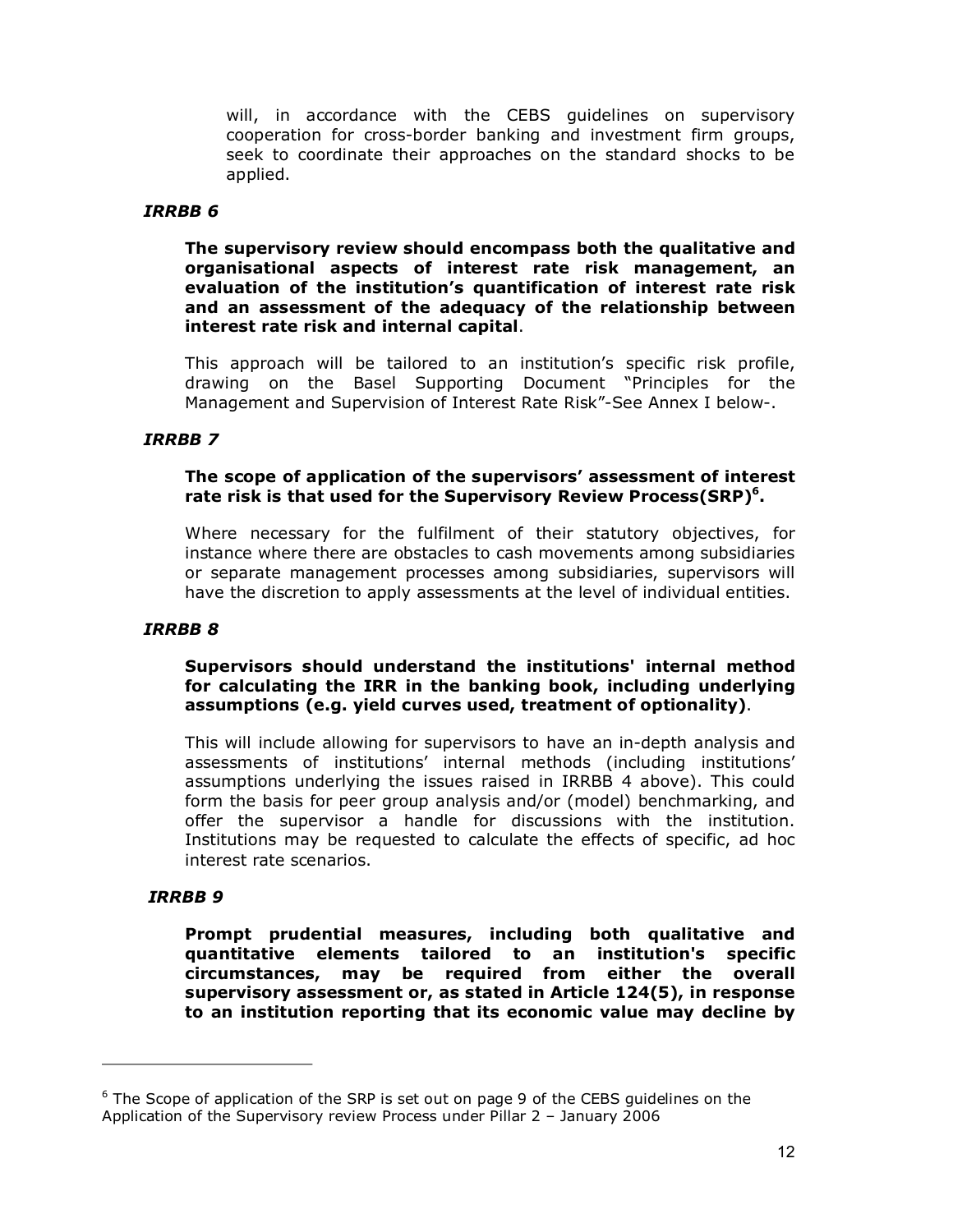## **more than 20% of own funds as a result of applying the supervisory standard shock**.

Supervisors should take into account not only the decline on the economic value but also the current level of the economic value.

The range of possible supervisory measures could be but are not limited to:

- · improvement of risk management arrangements,
- · variations to internal limits,
- · reduction of the risk profile, and
- increase in the amount of required regulatory capital.

The measure(s) used in response to the application of the standard shock will depend, inter alia, on the complexity of the calculation method used and the appropriateness of the standard shock and the level of the economic value.

If the reduction in economic value is determined by a relatively straightforward or standard method of calculation, the initial supervisory reaction might be to request additional, possibly internal, information. If, however, the reduction is based on the outcome of a more complex model about which the supervisors have greater information, they might reach an assessment of the appropriate measure(s) more quickly.

In the latter case, the choice of the measure can take into account elements such as:

- the absolute and relative size of the exposure,
- · the effects of other shifts or twists in the yield curve (other than the standardised),
- the treatment of multi-currency aggregation,
- · the treatment of optionality and behavioural maturity, for example of current and savings accounts,
- the expected impact on earnings and the timing thereof,
- the quality of risk management, the internal systems and methodologies and the internal control system,
- · the market segments in which the institution is active,
- the link with other risk exposures of the institution, for example credit risk,
- peer group comparison (and benchmarking where the methodologies are similar),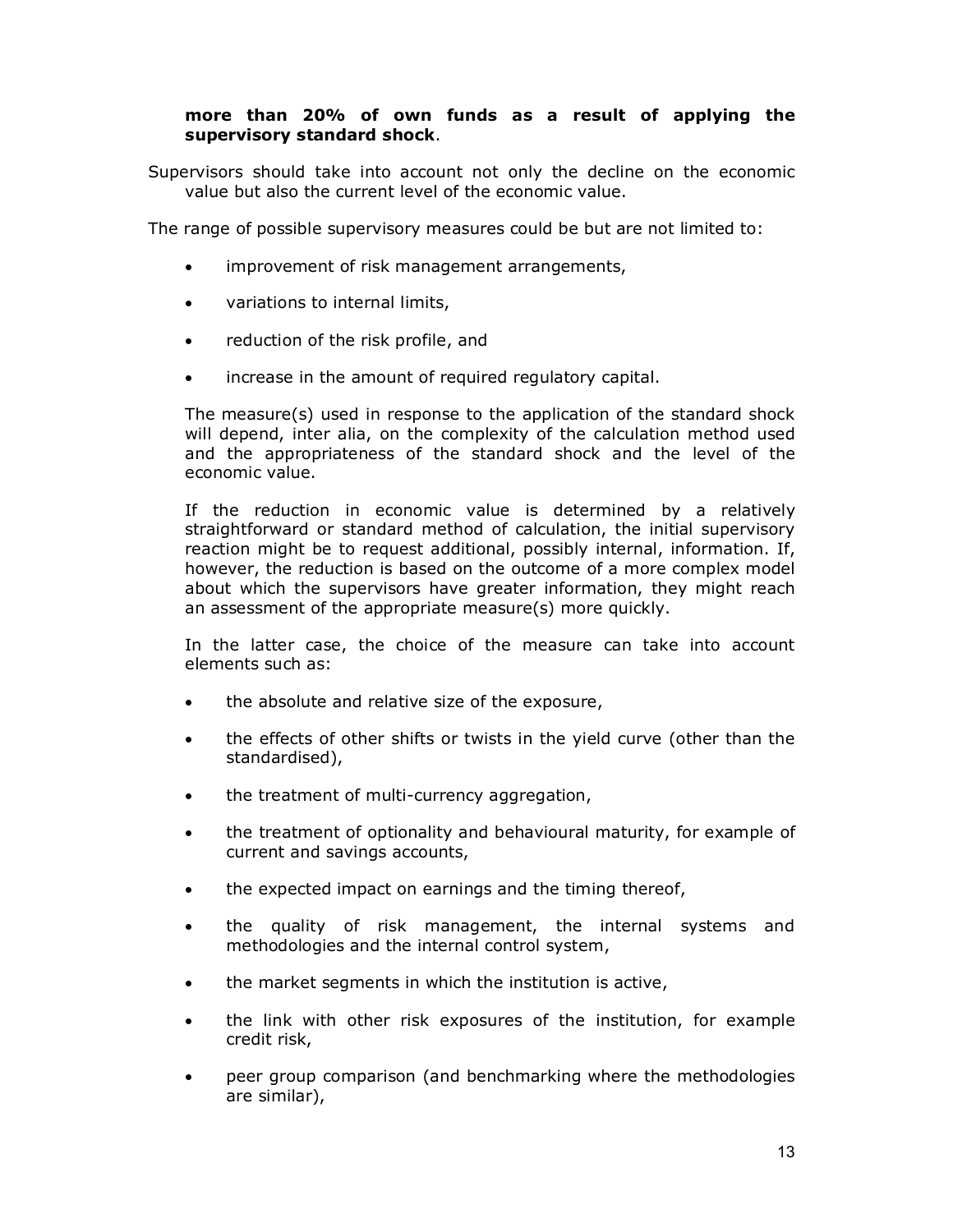- · the composition of the institution's own funds, and
- · the relationship between the quantity of the institution's internal capital and regulatory own funds and the quantity of its actual surplus of regulatory own funds.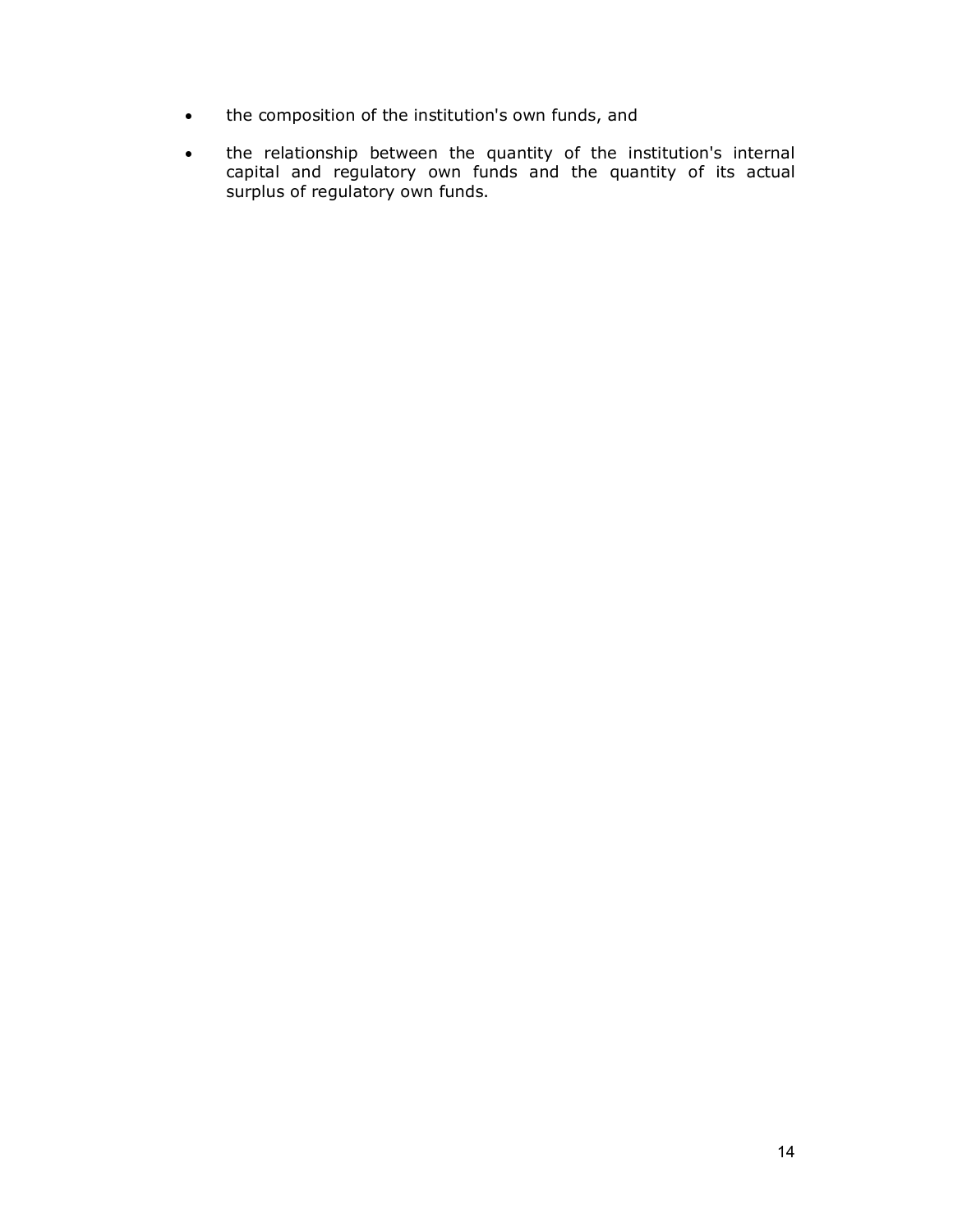## **Basel Supporting Document on Interest Rate Risk**

The 15 principles given in the Basel Supporting Document Principles for the Management and Supervision of Interest Rate Risk, July 2004, are listed below.

### *Board and senior management oversight of interest rate risk*

*Principle 1*: In order to carry out its responsibilities, the board of directors in a bank should approve strategies and policies with respect to interest rate risk management and ensure that senior management takes the steps necessary to monitor and control these risks consistent with the approved strategies and policies. The board of directors should be informed regularly of the interest rate risk exposure of the bank in order to assess the monitoring and controlling of such risk against the board's guidance on the levels of risk that are acceptable to the bank.

*Principle 2*: Senior management must ensure that the structure of the bank's business and the level of interest rate risk it assumes are effectively managed, that appropriate policies and procedures are established to control and limit these risks, and that resources are available for evaluating and controlling interest rate risk.

*Principle* 3: Banks should clearly define the individuals and/or committees responsible for managing interest rate risk and should ensure that there is adequate separation of duties in key elements of the risk management process to avoid potential conflicts of interest. Banks should have risk measurement, monitoring and control functions with clearly defined duties that are sufficiently independent from position-taking functions of the bank and which report risk exposures directly to senior management and the board of directors. Larger or more complex banks should have a designated independent unit responsible for the design and administration of the bank's interest rate risk measurement, monitoring, and control functions.

### *Adequate risk management policies and procedures*

*Principle 4*: It is essential that banks' interest rate risk policies and procedures are clearly defined and consistent with the nature and complexity of their activities. These policies should be applied on a consolidated basis and, as appropriate, at the level of individual affiliates, especially when recognizing legal distinctions and possible obstacles to cash movements among affiliates.

*Principle 5*: It is important that banks identify the risks inherent in new products and activities and ensure these are subject to adequate procedures and controls before being introduced or undertaken. Major hedging or risk management initiatives should be approved in advance by the board or its appropriate delegated committee.

### *Risk measurement, monitoring, and control functions*

*Principle 6*: It is essential that banks have interest rate risk measurement systems that capture all material sources of interest rate risk and that assess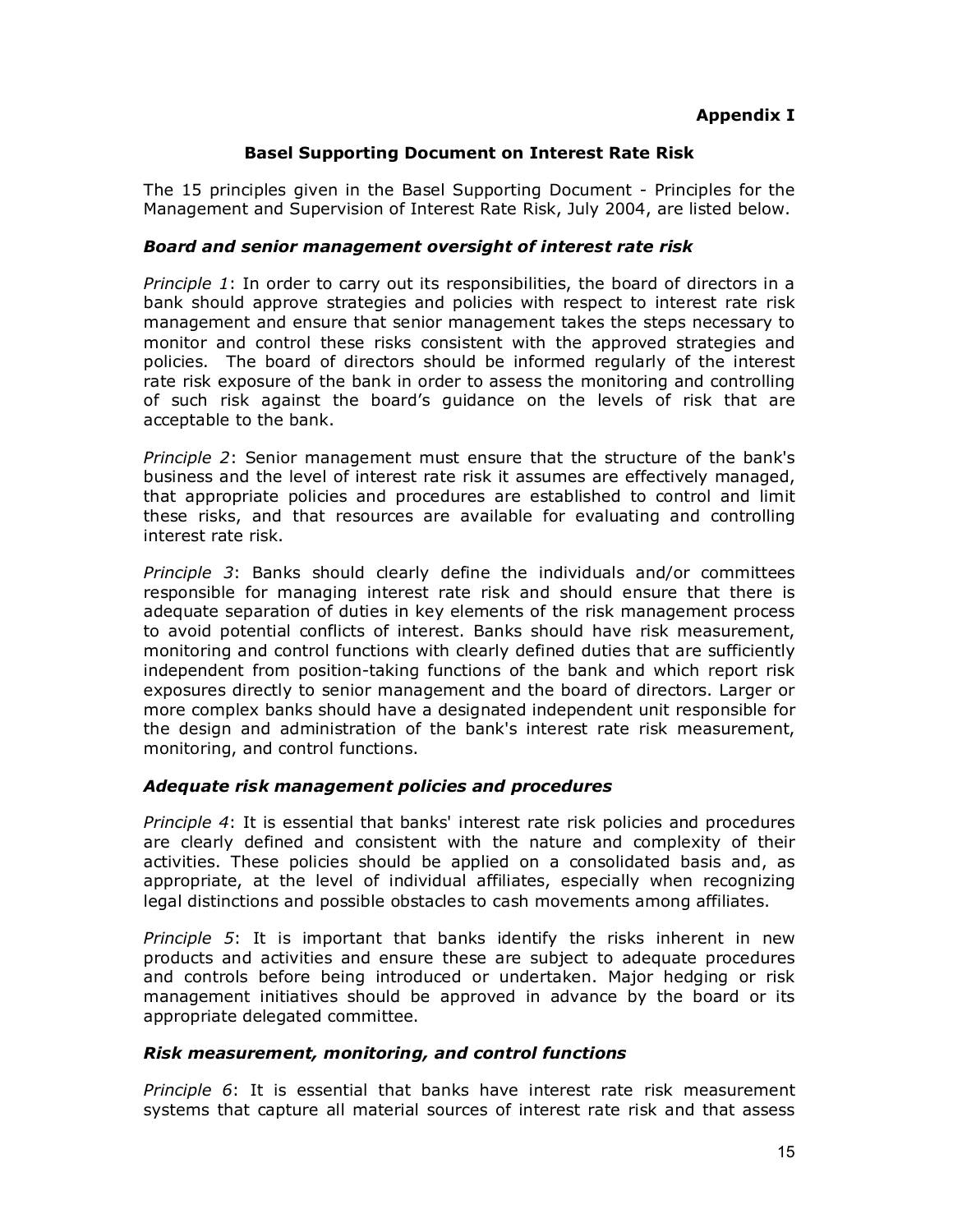the effect of interest rate changes in ways that are consistent with the scope of their activities. The assumptions underlying the system should be clearly understood by risk managers and bank management.

*Principle 7*: Banks must establish and enforce operating limits and other practices that maintain exposures within levels consistent with their internal policies.

*Principle 8*: Banks should measure their vulnerability to loss under stressful market conditions - including the breakdown of key assumptions - and consider those results when establishing and reviewing their policies and limits for interest rate risk.

*Principle 9*: Banks must have adequate information systems for measuring, monitoring, controlling and reporting interest rate exposures. Reports must be provided on a timely basis to the bank's board of directors, senior management and, where appropriate, individual business line managers.

## *Internal controls*

*Principle 10*: Banks must have an adequate system of internal controls over their interest rate risk management process. A fundamental component of the internal control system involves regular independent reviews and evaluations of the effectiveness of the system and, where necessary, ensuring that appropriate revisions or enhancements to internal controls are made. The results of such reviews should be available to the relevant supervisory authorities.

### *Information for supervisory authorities*

*Principle 11*: Supervisory authorities should obtain from banks sufficient and timely information with which to evaluate their level of interest rate risk. This information should take appropriate account of the range of maturities and currencies in each bank's portfolio, including off-balance sheet items, as well as other relevant factors, such as the distinction between trading and non-trading activities.

### *Capital adequacy*

*Principle 12*: Banks must hold capital commensurate with the level of interest rate risk they undertake.

### *Disclosure of interest rate risk*

*Principle 13*: Banks should release to the public information on the level of interest rate risk and their policies for its management.

# *Supervisory treatment of interest rate risk in the banking book*

*Principle 14*: Supervisory authorities must assess whether the internal measurement systems of banks adequately capture the interest rate risk in their banking book. If a bank's internal measurement system does not adequately capture the interest rate risk, banks must bring the system to the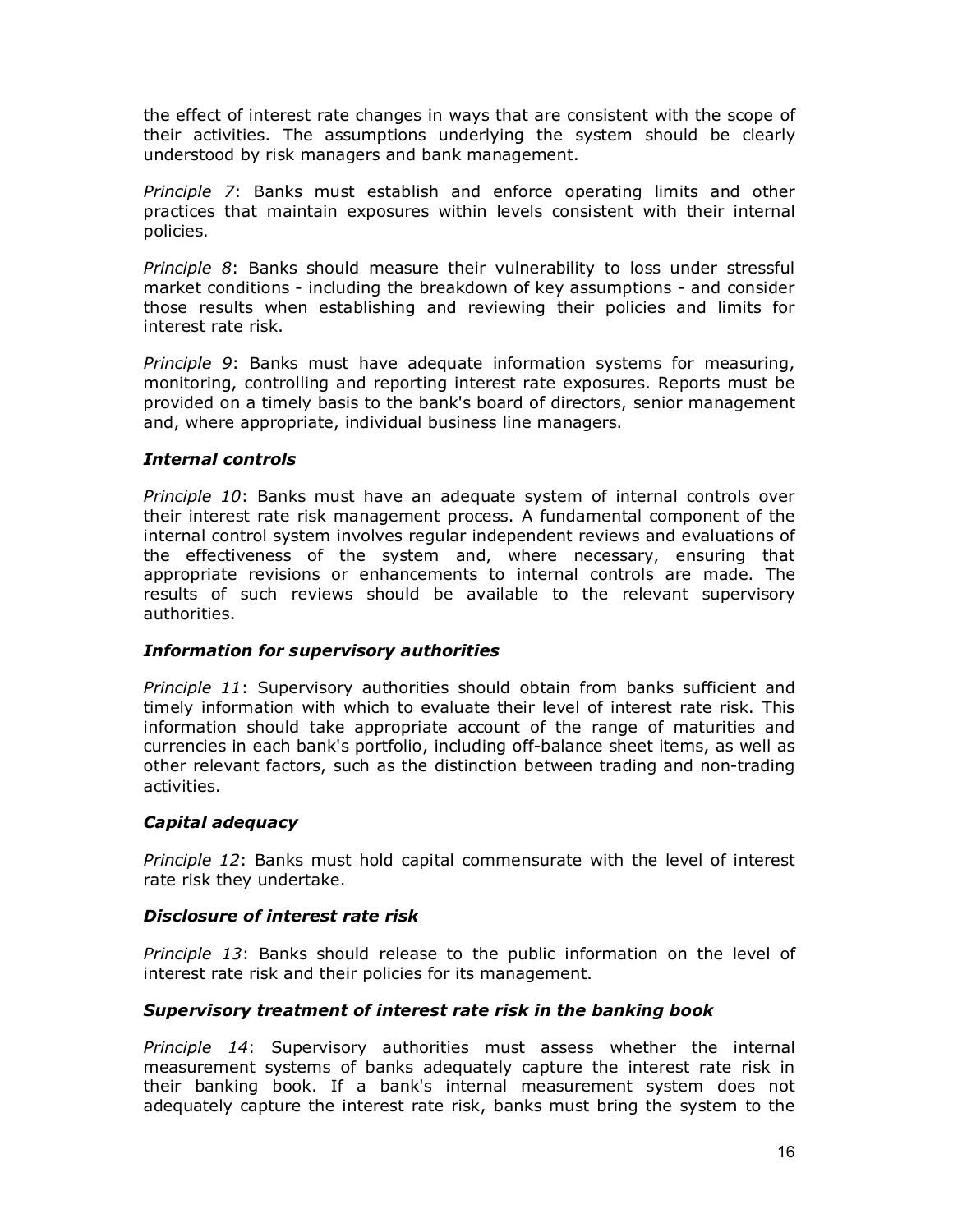required standard. To facilitate supervisors' monitoring of interest rate risk exposures across institutions, banks must provide the results of their internal measurement systems, expressed in terms of the threat to economic value, using a standardized interest rate shock.

*Principle 15*: If supervisors determine that a bank is not holding capital commensurate with the level of interest rate risk in the banking book, they should consider remedial action, requiring the bank either to reduce its risk, to hold a specific additional amount of capital, or a combination of both.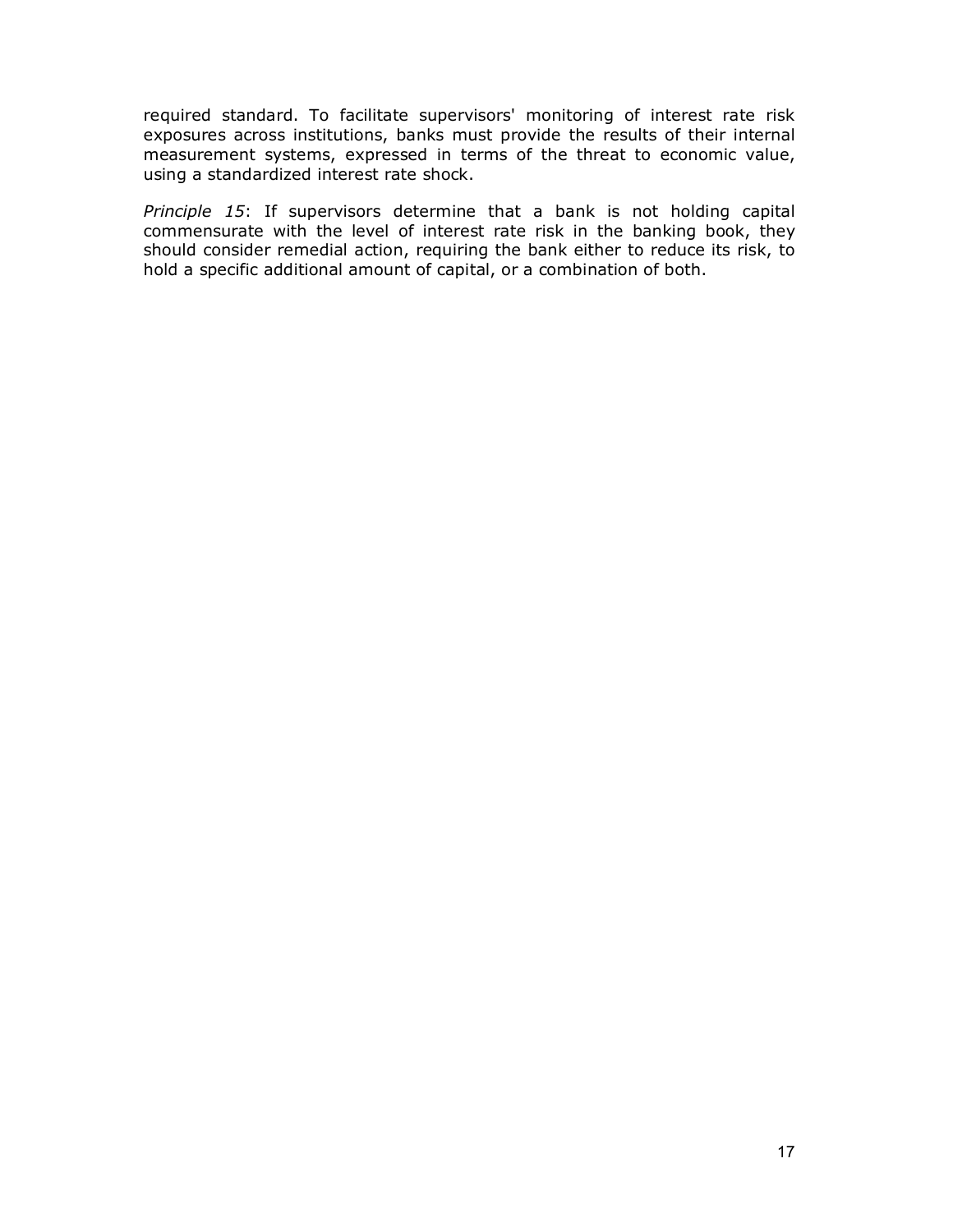## **Basel Committee on Banking Supervision-**

### **Principles for the management and supervision of interest rate risk-July 2004**

### **Annex 4 An example of a standardized framework**

1. This annex contains an example setting out the methodology and calculation process in one version of a standardized framework. Other methodologies and calculation processes could be equally applicable in this context, depending on the circumstances of the bank concerned. Such a framework is intended for supervisory reporting purposes only, and is not intended to represent an adequate framework for internal risk management purposes.

### **A. Methodology**

2. Positions on the bank's balance sheet would be slotted into the maturity approach according to the following principles:

(a) All assets and liabilities belonging to the banking book and all OBS items belonging to the banking book which are sensitive to changes in interest rates (including all interest rate derivatives) are slotted into a maturity ladder comprising a number of time bands large enough to capture the nature of interest rate risk in a national banking market. Annex 2 discusses issues relating to the selection of appropriate time bands. Separate maturity ladders are to be used for each currency accounting for more than 5% of either banking book assets or liabilities.

(b) On-balance-sheet items are treated at book value.

(c) Fixed-rate instruments are allocated according to the residual term to maturity and floating-rate instruments according to the residual term to the next repricing date.

(d) Exposures which create practical processing problems because of their large number and relatively small individual amount (e.g. installment or mortgage loans) may be allocated on the basis of statistically supported assessment methods.

(e) Core deposits are slotted according to an assumed maturity of no longer than five years.

(f) National supervisors will provide guidance on how other items with a behavioural maturity or repricing that differ from contractual maturity or repricing are to be slotted into the time band structure.

(g) Derivatives are converted into positions in the relevant underlying. The amounts considered are the principal amount of the underlying or of the notional underlying.